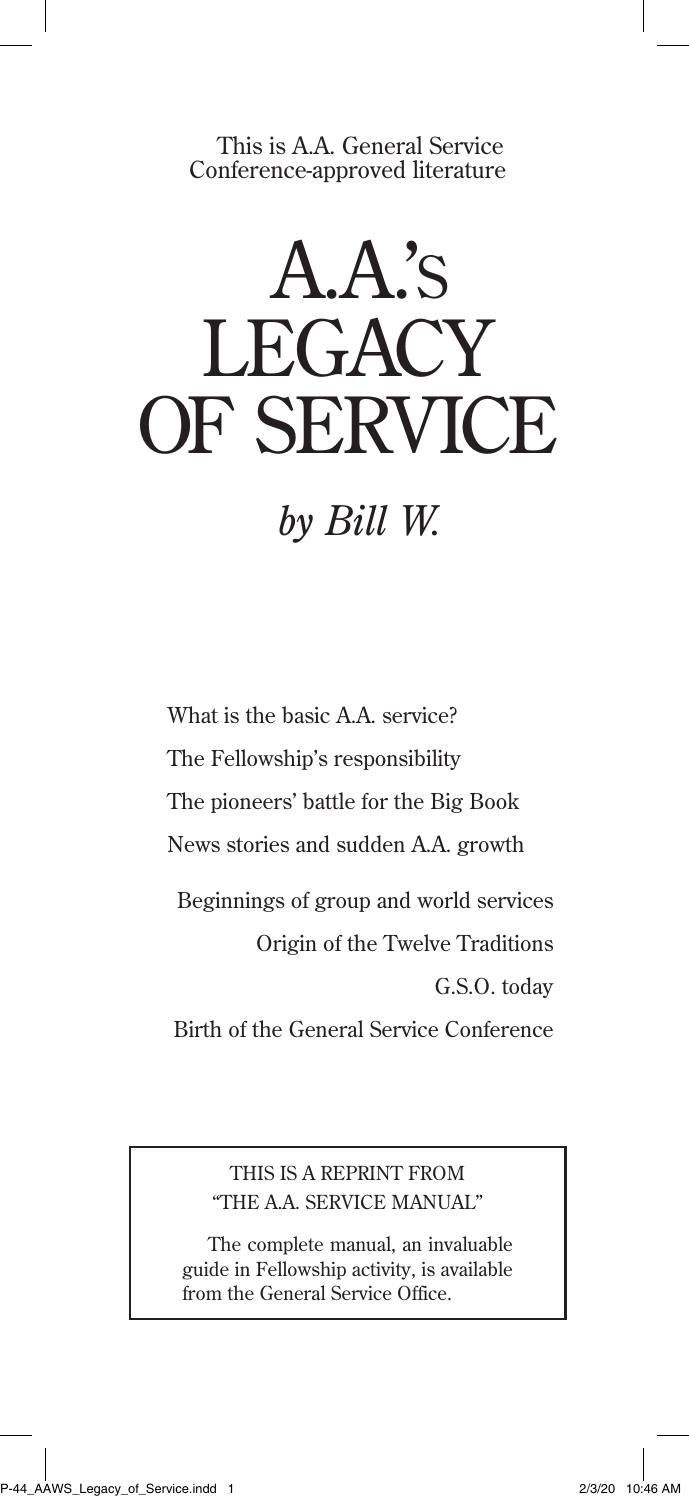*Recovery, Unity, Service — these are the Three Legacies given to the whole membership of A.A. by its founders and their fellow oldtimers. When this heritage was announced, at the St. Louis Convention in 1955, celebrating A.A.'s 20th birthday, Doctor Bob was already gone. But Bill W. spoke for him and the other pioneers, as well as for himself, in turning over to all of us the responsibility for A.A.'s continuation and growth.*

*"The A.A. Service Manual," current version of the handbook first known as "The Third Legacy Manual," may seem to be simply a guide to organization and procedure, and its approach is indeed practical. At the same time, it is based firmly upon spiritual principles, as Bill explains in his introduction to the manual, reprinted here to recall the development of our Third Legacy.*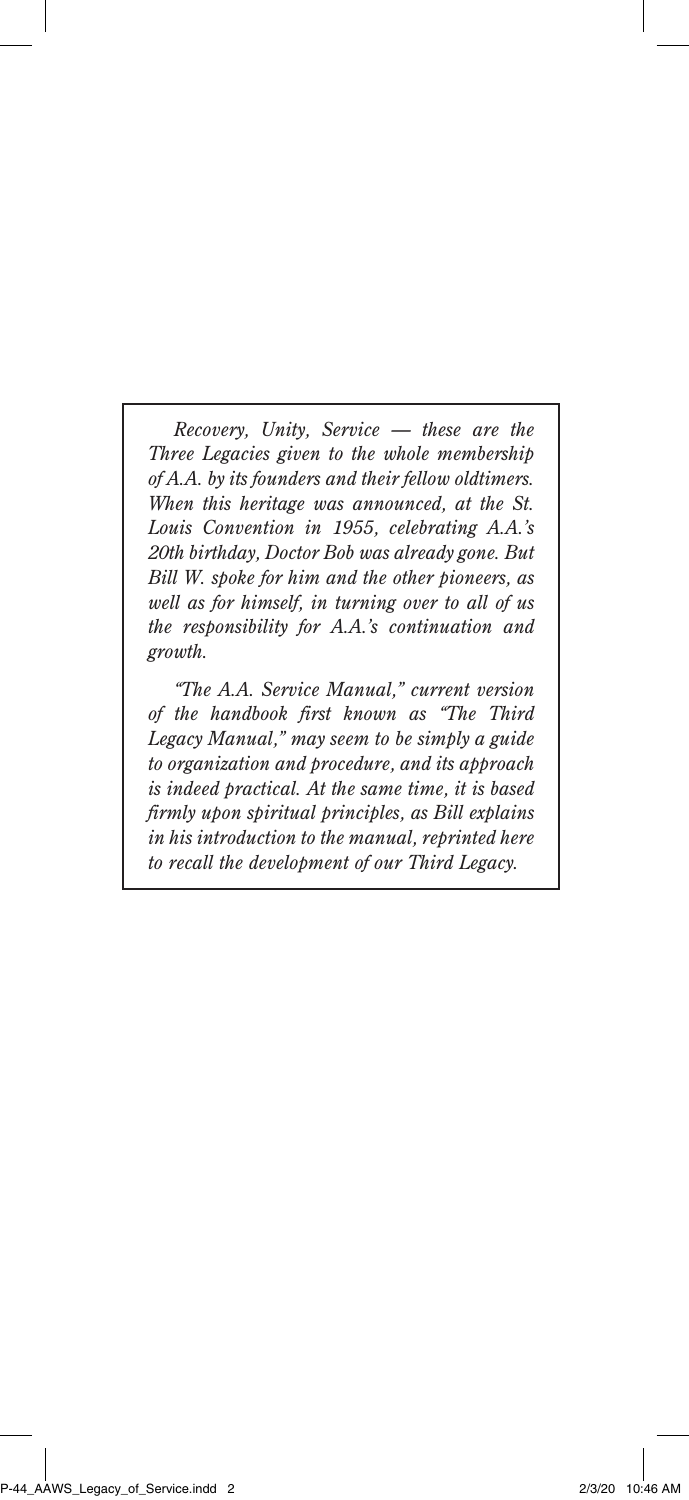# A.A.'s Legacy of Service

# *by Bill W.*

Our Twelfth Step — carrying the message — is the basic service that the A.A. Fellowship gives; this is our principal aim and the main reason for our existence. Therefore, A.A. is more than a set of principles; it is a society of alcoholics in action. We must carry the message, else we ourselves can wither and those who haven't been given the truth may die.

*Hence, an A.A. service is anything whatever that helps us to reach a fellow sufferer — ranging all the way from the Twelfth Step itself to a ten-cent phone call and a cup of coffee, and to A.A.'s General Service Office for national and international action. The sum total of all these services is our Third Legacy of Service.*

Services include meeting places, hospital cooperation, and intergroup offices; they mean pamphlets, books, and good publicity of almost every description. They call for committees, delegates, trustees, and conferences. And, not to be forgotten, they need voluntary money contributions from within the Fellowship.

#### *Vital to A.A.'s Growth*

These services, whether performed by individuals, groups, areas, or A.A. as a whole, are utterly vital to our existence and growth. Nor can we make A.A. more simple by abolishing such services. We would only be asking for complication and confusion.

Concerning any given service, we therefore pose but one question: "Is this service really needed?" If it is, then maintain it we must, or fail in our mission to those who need and seek A.A.

The most vital, yet least understood, group of services that A.A. has are those that enable us to function as a whole; namely, the General Service Office, A.A. World Services, Inc., the A.A.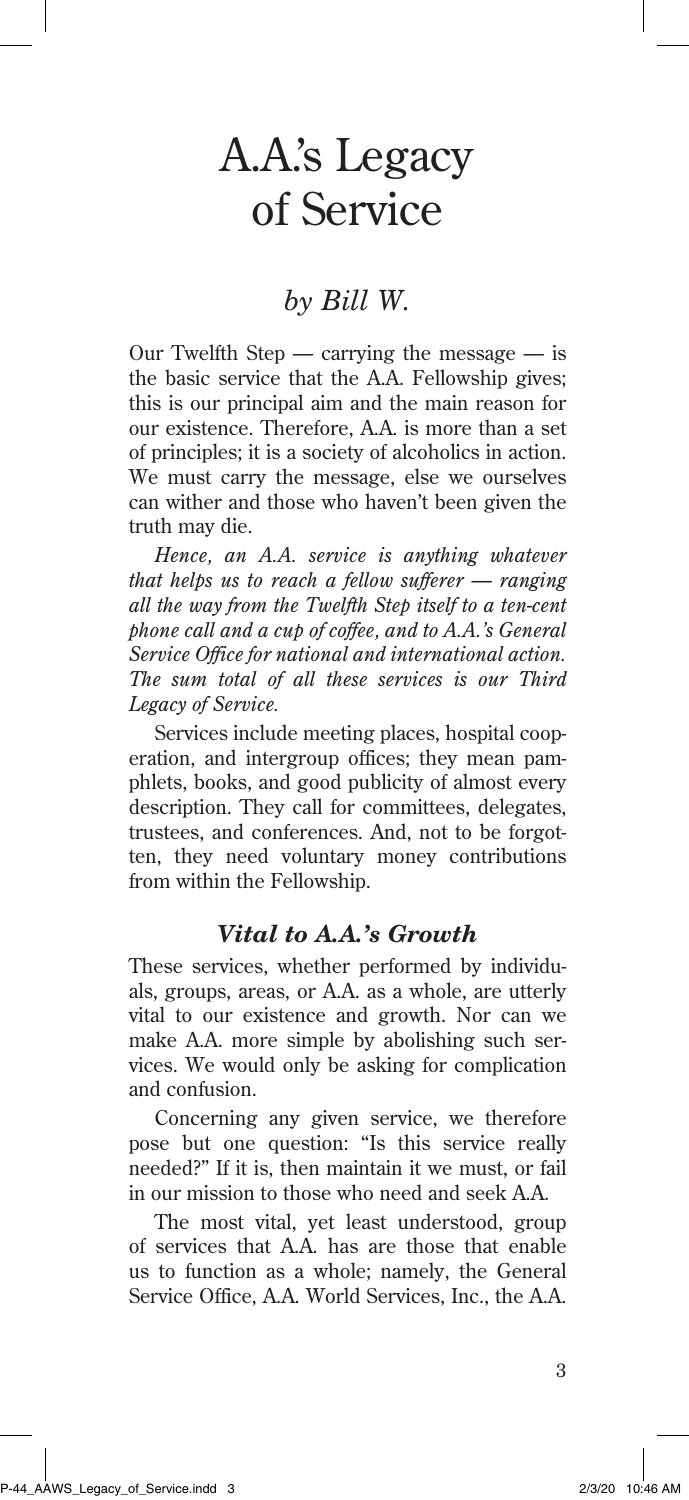Grapevine, Inc., and our Board of Trustees, known legally as the General Service Board of Alcoholics Anonymous. Our worldwide unity and much of our growth since early times are directly traceable to this cluster of life-giving activities.

Until 1950, these overall services were the sole function of a few old-time A.A.'s, several nonalcoholic friends, Doctor Bob, and me. For all the years of A.A.'s infancy, we oldtimers had been the self-appointed trustees for Alcoholics Anonymous.

## *Fellowship Ready for Responsibility*

At this time, we realized that A.A. had grown up, that our Fellowship was ready and able to take these responsibilities from us. There was also another urgent reason for change. Since we oldtimers couldn't live on forever, newer trustees would be virtually unknown to the A.A. groups, now spread over the whole earth. Without direct linkage to A.A., future trustees couldn't possibly function alone.

This meant that we had to form a conference representing our membership which could meet yearly with our Board of Trustees in New York, and thus assume direct responsibility for the guardianship of A.A. tradition and the direction of our principal service affairs. Otherwise, a virtually unknown board of trustees and our too little understood service headquarters operations would someday be bound to face collapse.

Suppose that future trustees, acting quite on their own, were to make a serious blunder. Suppose that with no linkage to A.A., they tried to act for us in time of great trouble or crisis. With no direct guidance from A.A. as a whole, how could they do this? Collapse of our top services would then be inevitable. And if, under such conditions, our world services did fall apart, how could they ever be reconstructed?

These, briefly, were the conclusions that led to the formation of the General Service Conference of Alcoholics Anonymous. Later, I will outline in more detail the events that have now become A.A. history.

The deliberative body known as the Conference is made up of elected area delegates from the United States and Canada — now numbering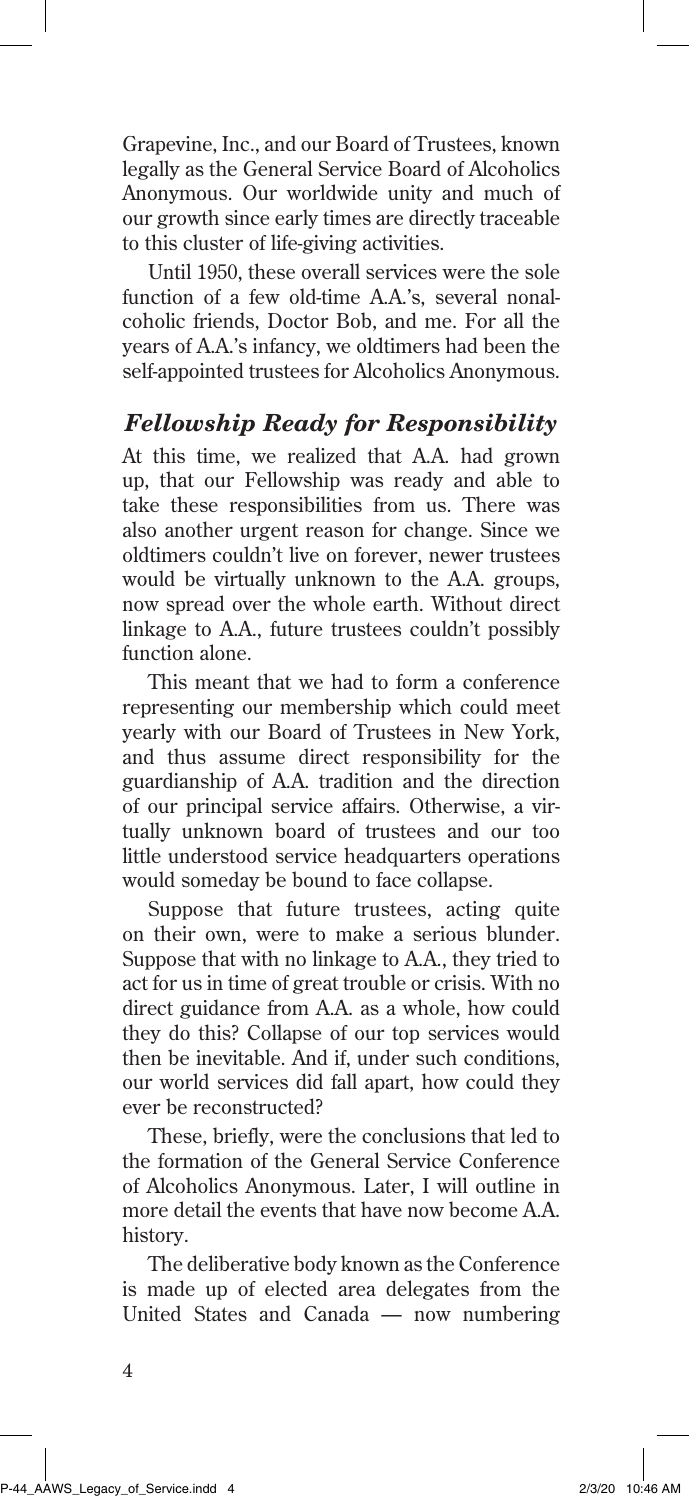about ninety — together with the trustees, the directors of A.A.W.S., Inc., and the A.A. Grapevine, Inc., and G.S.O. and Grapevine staff members numbering forty or more. The Conference held its first annual meeting in 1951. Since then it has met annually in April in New York.\* It has proved itself an immense success — establishing a record of advisory actions that have served the Fellowship well during the intervening years of growth and development.

#### *Highlights of A.A. Service History*

To go back to the beginning: One day in 1937, at Doctor Bob's Akron home, he and I added up the score of over two years' work. For the first time we saw that wholesale recovery for alcoholics was possible. We then had two small but solid groups at Akron and New York, plus a sprinkling of members elsewhere. How could these few recovered ones tell millions of alcoholics throughout the world the great news? That was the question.

Forthwith, Doctor Bob and I met with 18 of the Akron Group at the home of T. Henry Williams, a steadfast nonalcoholic friend. Some of the Akron Group still thought we ought to stick to the wordof-mouth process; but the majority felt that we now needed our own hospitals with paid workers and, above all, a book for other alcoholics that could explain to them our methods and results. This would require considerable money — millions perhaps. (We didn't know that millions would have ruined us even more than no money at all.) So the Akron meeting commissioned me to get to New York and raise funds. Arrived home, I found the New York group in full agreement with this idea. Several of us went to work at once.

#### *A.A.'s Early Money Problems*

Through my brother-in-law, Dr. L. V. Strong, Jr., my only remaining friend and the confidant of the worst of my drinking time, we made a contact with Willard S. Richardson, a friend and longtime associate of the Rockefeller family. Mr. Richardson promptly took fire and interested a group of his own friends. In the winter of 1937, a meeting

<sup>\*</sup> Except for 1955 Conference held in St. Louis, Missouri.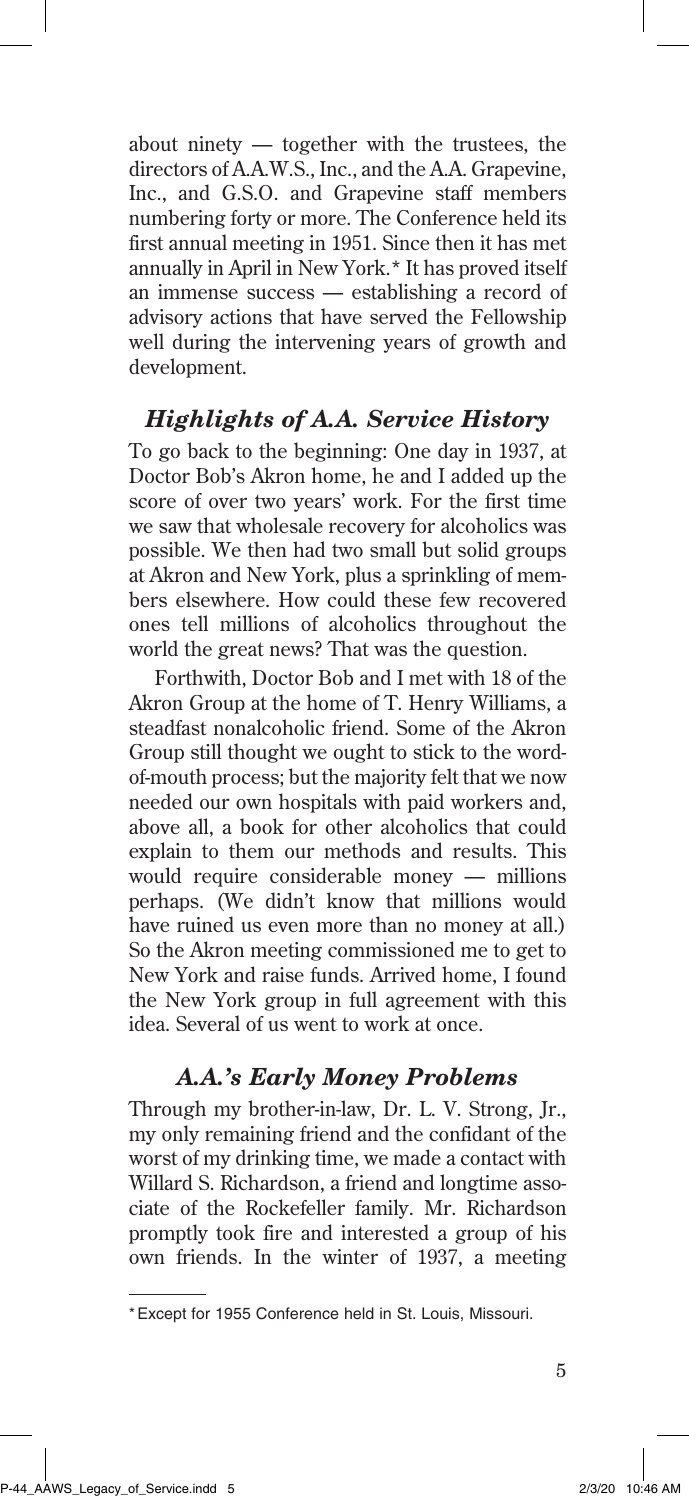was called at the offices of John D. Rockefeller, Jr. Present were Mr. Richardson and his group, Dr. William D. Silkworth, alcoholics from Akron and New York, Doctor Bob and I. After a long discussion, we convinced our new friends that we urgently needed money — a lot of it, too.

One of them, Frank Amos, soon made a trip to Akron early in 1938 to investigate the group there. He returned with a very optimistic report, a digest of which Mr. Richardson quickly laid before John D. Rockefeller, Jr. Though much impressed, Mr. Rockefeller declined to give any large sum for fear of professionalizing A.A. He did, however, donate \$5,000. This was used to keep Doctor Bob and me going during 1938. We were still a long way from hospitals, missionaries, books, and big money. This looked mighty tough at the time, but it was probably one of the best breaks that A.A. ever had.

In spite of Mr. Rockefeller's views, we renewed our efforts to persuade his friends of our crying need for money. At length, they agreed that we did need more money, certainly enough to prepare a textbook on our methods and experience.

In the late spring of 1938, I had drafted what are now the first two chapters of the book "Alcoholics Anonymous." Mimeographed copies of these were used as part of the prospectus for our futile fundraising operation. At board meetings, then held nearly every month, our nonalcoholic friends commiserated on our lack of success. About half of the \$5,000 Mr. Rockefeller advanced had been used to pay the mortgage on Doctor Bob's home. The rest of it, divided between us, would, of course, soon be exhausted. The outlook was certainly bleak.

#### *A.A. Its Own Publisher*

Then Frank Amos remembered his old-time friend Eugene Exman, religious editor at Harper's, the book publishers. He sent me to Harper's, and I showed Mr. Exman two chapters of our proposed book. To my delight, Mr. Exman was impressed. He suggested that Harper's might advance me \$1,500 in royalties to finish the job. Broke as we then were, that \$1,500 looked like a pile of money.

Nevertheless, our enthusiasm for this proposal quickly waned. With the book finished, we would be \$1,500 in debt to Harper's. And if, as we hoped,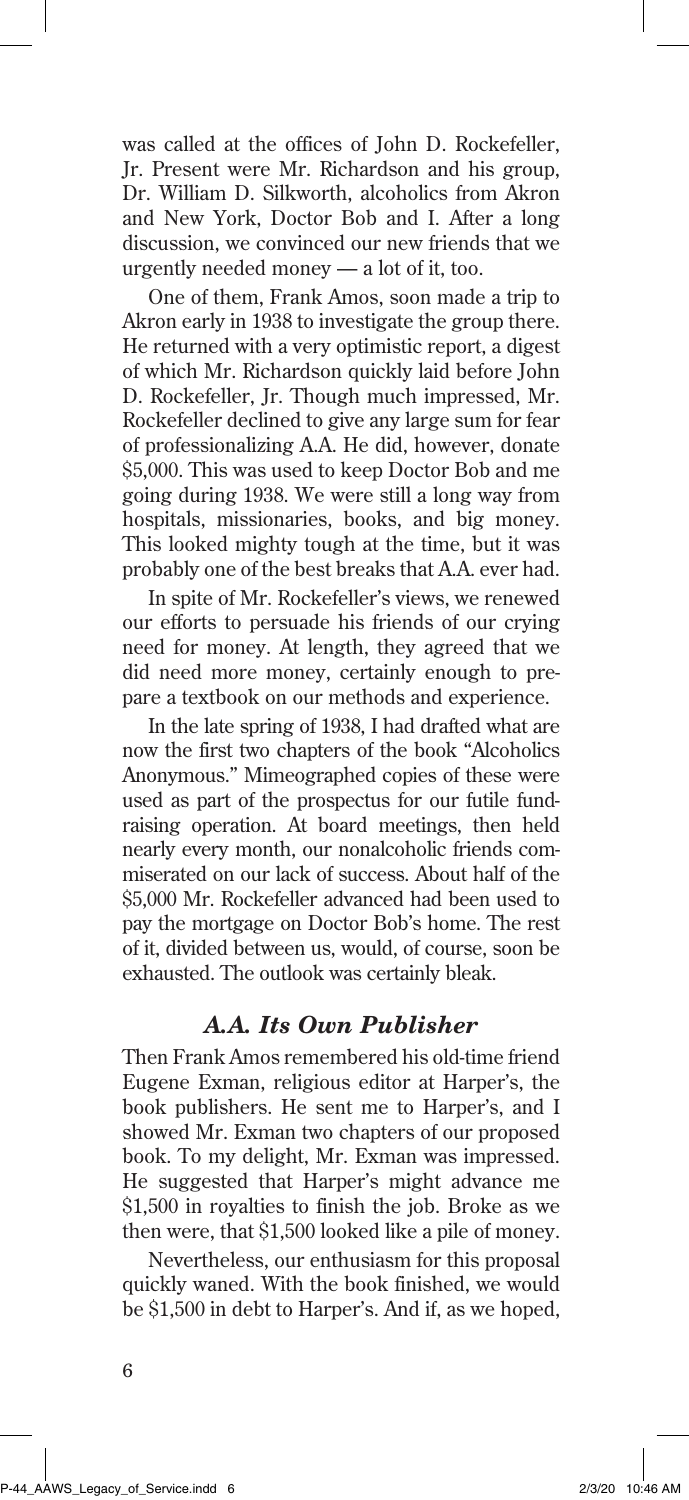A.A. then got a lot of publicity, how could we possibly hire the help to answer the inquiries — maybe thousands — that would flood in?

There was another problem, too, a serious one. If our A.A. book became the basic text for Alcoholics Anonymous, its ownership would then be in other hands. It was evident that our Society ought to own and publish its own literature. No publisher, however good, ought to own our best asset.

So two of us bought a pad of blank stock certificates and wrote on them "Works Publishing, par value \$25." My friend Hank P. and I then offered shares in the new book company to alcoholics and their friends in New York. They just laughed at us. Who would buy stock, they said, in a book not yet written!

Somehow, these timid buyers had to be persuaded, so we went to the *Reader's Digest* and told the managing editor the story of our budding Society and its proposed book. He liked the notion very much and promised that in the spring of 1939 when we thought the book would be ready, the *Reader's Digest* would print a piece about A.A. mentioning the new book, of course.

This was the sales argument we needed. With a plug like that, the proposed volume would sell by carloads. How could we miss? The New York alcoholics and their friends promptly changed their minds about Works Publishing stock. They began to buy it, mostly on installments.

Ruth Hock, our nonalcoholic secretary, typed away as I slowly dictated the chapters of the text for the new book. Fierce argument over these drafts and what ought to go into them was a main feature of the New York and Akron Groups' meetings for months on end. I became much more of an umpire than I ever was an author. Meanwhile, the alcoholics at Akron and New York and a couple in Cleveland began writing their stories — 28 in all.

When the book project neared completion, we visited the managing editor of the *Reader's Digest*  and asked for the promised article. He gave us a blank look, scarcely remembering who we were. Then the blow fell. He told how months before he had put our proposition to his editorial board and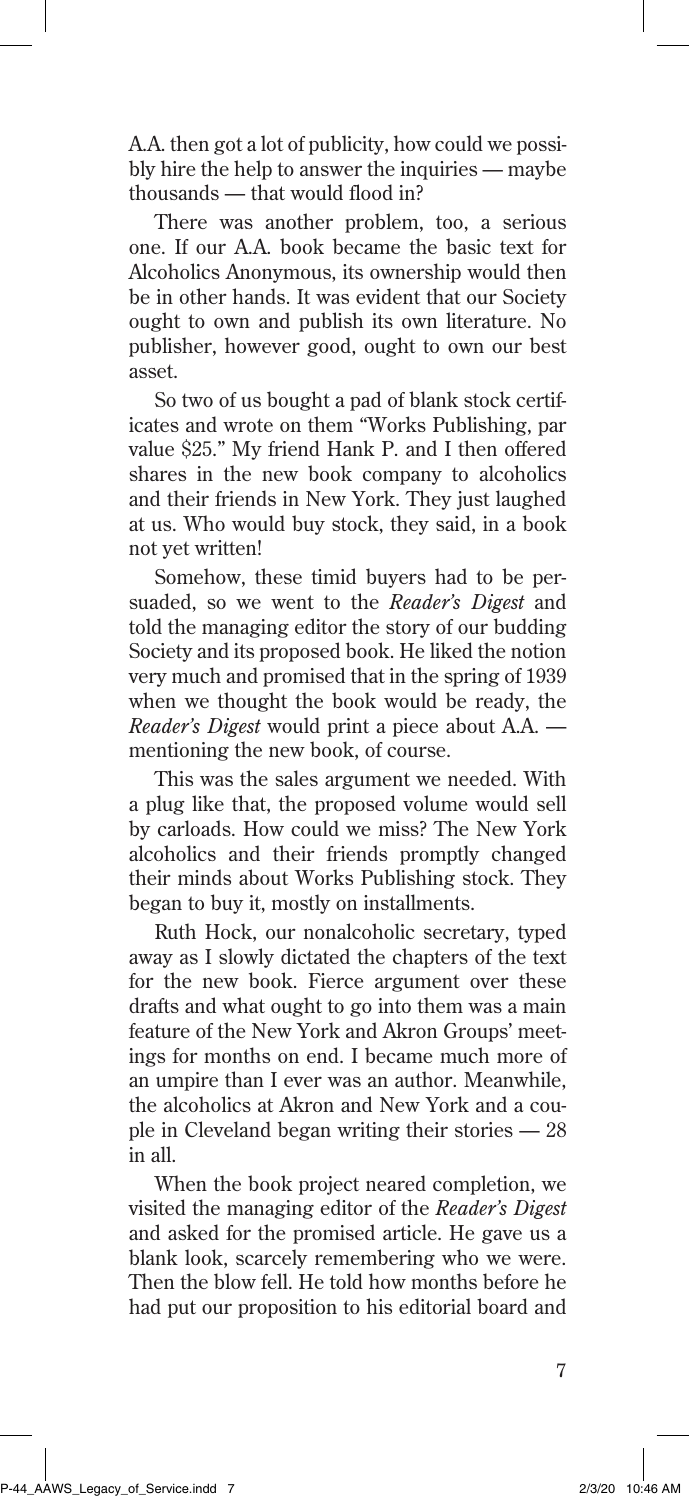how it had been turned down flat. With profuse apologies, he admitted he'd plumb forgot to let us know anything about it. This was a crusher.

Meanwhile, we had optimistically ordered 5,000 copies of the new book, largely on a shoestring. The printer, too, had relied on the *Reader's Digest.* Soon there would be 5,000 books in his warehouse, and no customers for them.

The book finally appeared in April, 1939. We got the *New York Times* to do a review and Dr. Harry Emerson Fosdick supplied us with another really good one, but nothing happened. The book simply didn't sell. We were in debt up to our ears. The sheriff appeared at the Newark office where we had been working, and the landlord sold the Brooklyn house, where Lois and I lived. She and I were dumped into the street and then onto the charity of A.A. friends.

How we got through the summer of 1939, I'll never quite know. Hank P. had to get a job. The faithful Ruth accepted shares in the defunct book company as pay. One A.A. friend supplied us with his summer camp; another with a car.

#### *A.A. Makes News*

The first break came in September, 1939. *Liberty*  Magazine, then headed by our great friend-to-be, Fulton Oursler, carried an article, "Alcoholics and God," written by Morris Markey. There was an instant response. About eight hundred letters from alcoholics and their families poured in. Ruth answered every one of them, enclosing a leaflet about the new book, "Alcoholics Anonymous." Slowly, the book began to sell. Then the *Cleveland Plain Dealer* ran a series of pieces about Alcoholics Anonymous. At once, the Cleveland groups mushroomed from a score into many hundreds of members. More books sold. Thus we inched and squeezed our way through that perilous year.

We hadn't heard a thing from Mr. Rockefeller since early in 1938. But in 1940, he put in a dramatic reappearance. His friend Mr. Richardson came to a trustees' meeting, smiling broadly. Mr. Rockefeller, he said, wanted to give Alcoholics Anonymous a dinner. The invitation list showed an imposing collection of notables. We figured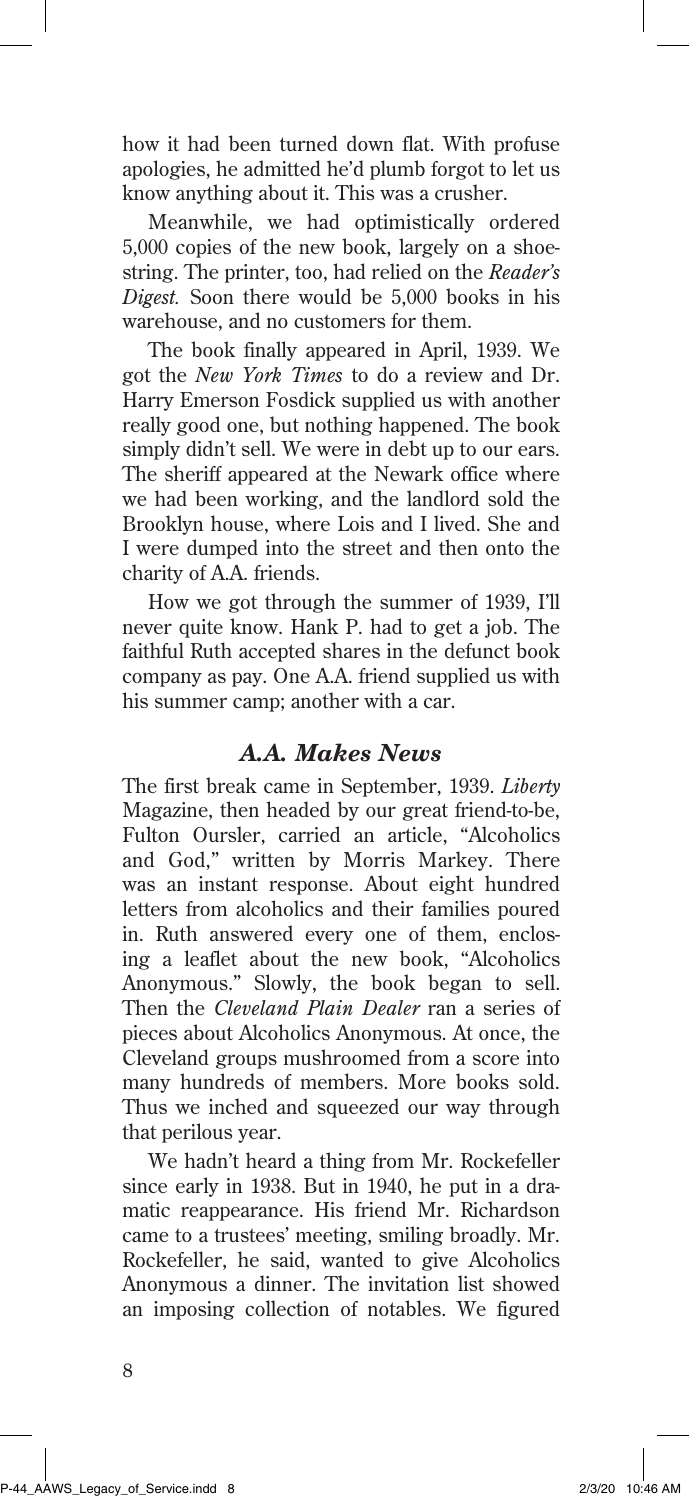them to be collectively worth at least a billion dollars.

The dinner came off early in February at New York's Union League Club. Dr. Harry Emerson Fosdick spoke in praise of us, and so did Dr. Foster Kennedy, the eminent neurologist. Then Doctor Bob and I briefed the audience on A.A. Some of the Akron and New York alcoholics scattered among the notables at the tables responded to questions. The gathering showed a rising warmth and interest. This was it, we thought; our money problems were solved!

Nelson Rockefeller then rose to his feet to speak for his father, who was ill. His father was very glad, he said, that those at the dinner had seen the promising beginning of the new Society of Alcoholics Anonymous. Seldom, Nelson continued, had his father shown more interest in anything. But obviously, since A.A. was a work of pure goodwill, one man carrying the good news to the next, little or no money would be required. At this sally, our spirits fell. When Mr. Rockefeller had finished, the whole billion dollars' worth of capitalists got up and walked out, leaving not a nickel behind them.

Next day, John D. Rockefeller, Jr., wrote to all those who had attended the dinner and even to those who had not. Again he reiterated his complete confidence and high interest. Then, at the very end of his letter, he casually remarked that he was giving Alcoholics Anonymous \$1,000!

Only much later did we realize what Mr. Rockefeller had really done for us. At risk of personal ridicule, he had stood up before the whole world to put in a plug for a tiny society of struggling alcoholics. For these unknowns, he'd gone way out on a limb. Wisely sparing of his money, he had given freely of himself. Then and there John D. Rockefeller, Jr., saved us from the perils of property management and professionalism. He couldn't have done more.

#### *A.A. Grows to Two Thousand Members*

As a result, A.A.'s 1940 membership jumped sharply to about two thousand at the year's end. Doctor Bob and I each began to receive \$30 a week out of the dinner contributions. This eased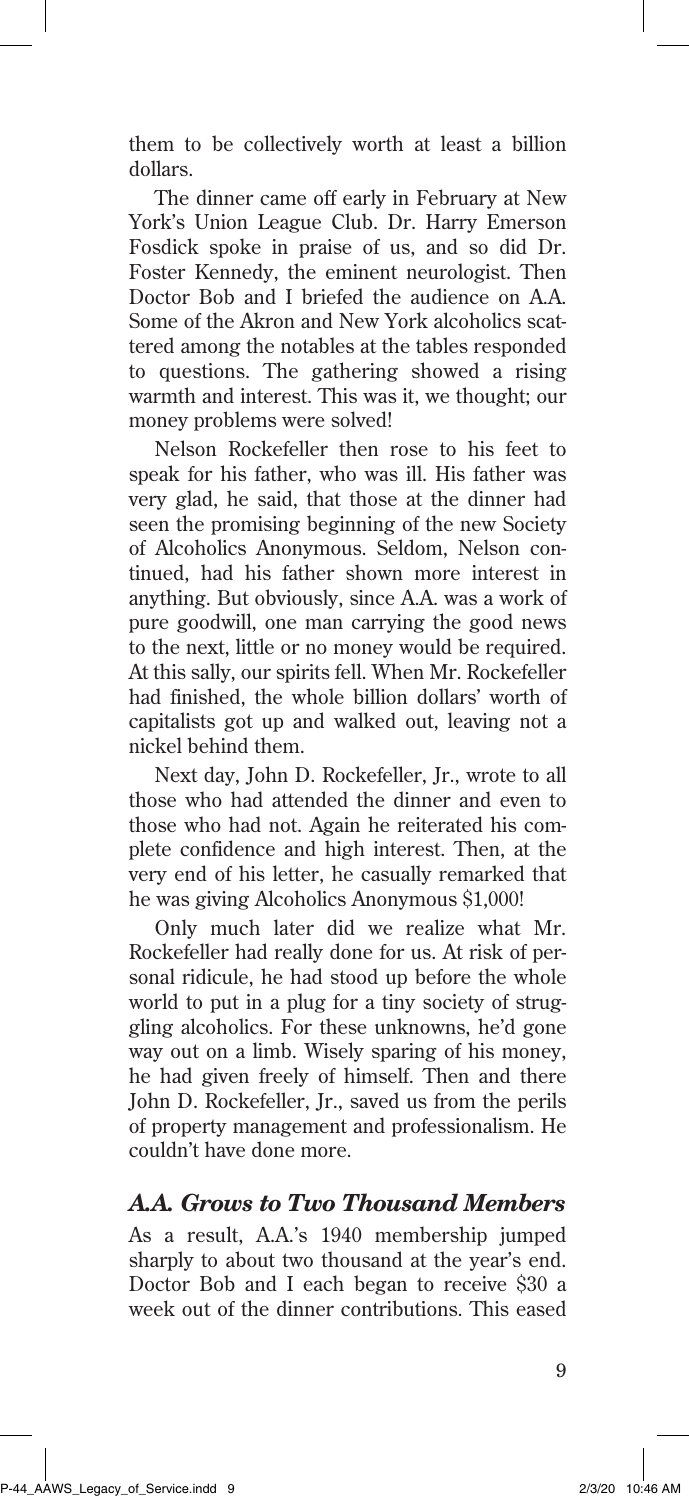us greatly. Lois and I went to live in a tiny room at A.A.'s number one clubhouse, on West 24th Street in Manhattan.

Best of all, increased book sales had made a national headquarters possible. We moved from Newark, N.J., where the A.A. book had been written, to Vesey Street, just north of the Wall Street district of New York. We took a modest two-room office right opposite the downtown Church Street Annex Post Office. There the famous Box 658 was ready and waiting to receive the thousands of frantic inquiries that would presently come into it. At this point, Ruth (though nonalcoholic) became A.A.'s first national secretary, and I turned into a sort of headquarters handyman.

Through the whole of 1940, book sales were the sole support of the struggling office. Every cent of these earnings went to pay for A.A. work done there. All requests for help were answered with warm personal letters. When alcoholics or their families showed continued interest, we kept on writing. Aided by such letters and the book "Alcoholics Anonymous," new A.A. groups had begun to take form.

#### *Beginning of Group Services*

More importantly, we had lists of prospects in many cities and towns of the United States and Canada. We turned these lists over to A.A. traveling businessmen, members of already established groups. With these couriers, we corresponded constantly, and they started still more groups. For the further benefit of our travelers, we put out a group directory.

Then came an unexpected activity. Because the newborn groups saw only a little of their traveling sponsors, they turned to the New York office for help with their innumerable troubles. By mail we relayed the experience of the older centers on to them. A little later, as we shall see, this became a major service.

Meanwhile, some of the stockholders in the book company, Works Publishing, began to get restive. All the book profits, they complained, were going for A.A. work in the office. When, if ever, were they going to get their money back? We also saw that the book "Alcoholics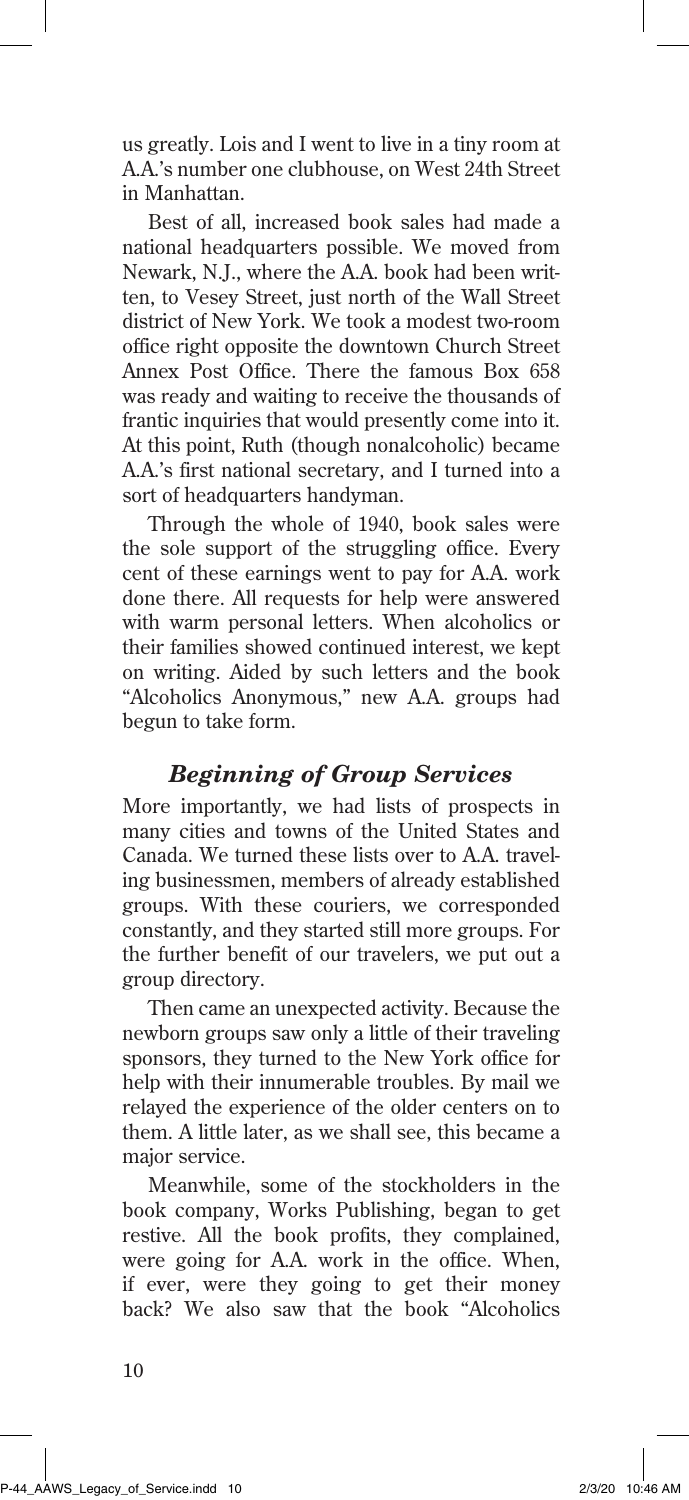Anonymous" should now become the property of A.A. as a whole. At the moment, it was owned onethird by the 49 subscribers, one-third by my friend Hank P., and the remainder by me.

As a first step, we had the book company, Works Publishing, audited and legally incorporated. Hank P. and I donated our shares in it to the Alcoholic Foundation (as our Board of Trustees was then called). This was the stock that we had taken for services rendered. But the 49 other subscribers had put in real money. They would have to be paid cash. Where on earth could we get it?

The help we needed turned up in the person of A. LeRoy Chipman. Also a friend and associate of John D. Rockefeller, Jr., he had recently been made a trustee of the Foundation. He persuaded Mr. Rockefeller, two of his sons, and some of the dinner guests to lend the Foundation \$8,000. This promptly paid off a \$2,500 indebtedness to Charles B. Towns,\* settled some incidental debts, and permitted the reacquisition of the outstanding stock. Two years later, the book "Alcoholics Anonymous" had done so well that we were able to pay off this whole Rockefeller loan.

#### *Jack Alexander Looks at A.A.*

The spring of 1941 brought us a ten-strike. The *Saturday Evening Post* decided to do a piece about Alcoholics Anonymous. It assigned one of its star writers, Jack Alexander, to the job. Having just done an article on the New Jersey rackets, Jack approached us somewhat tongue-in-check. But he soon became an A.A. "convert," even though he wasn't an alcoholic. Working early and late, he spent a whole month with us. Doctor Bob and I and elders of the early groups at Akron, New York, Cleveland, Philadelphia, and Chicago spent uncounted hours with him. When he could feel A.A. in the very marrow of his bones, he proceeded to write the piece that rocked drunks and their families all over the nation. It was the lead story in the *Saturday Evening Post* of March 1, 1941.

<sup>\*</sup> Owner of Towns Hospital; his loans helped to make the book project possible.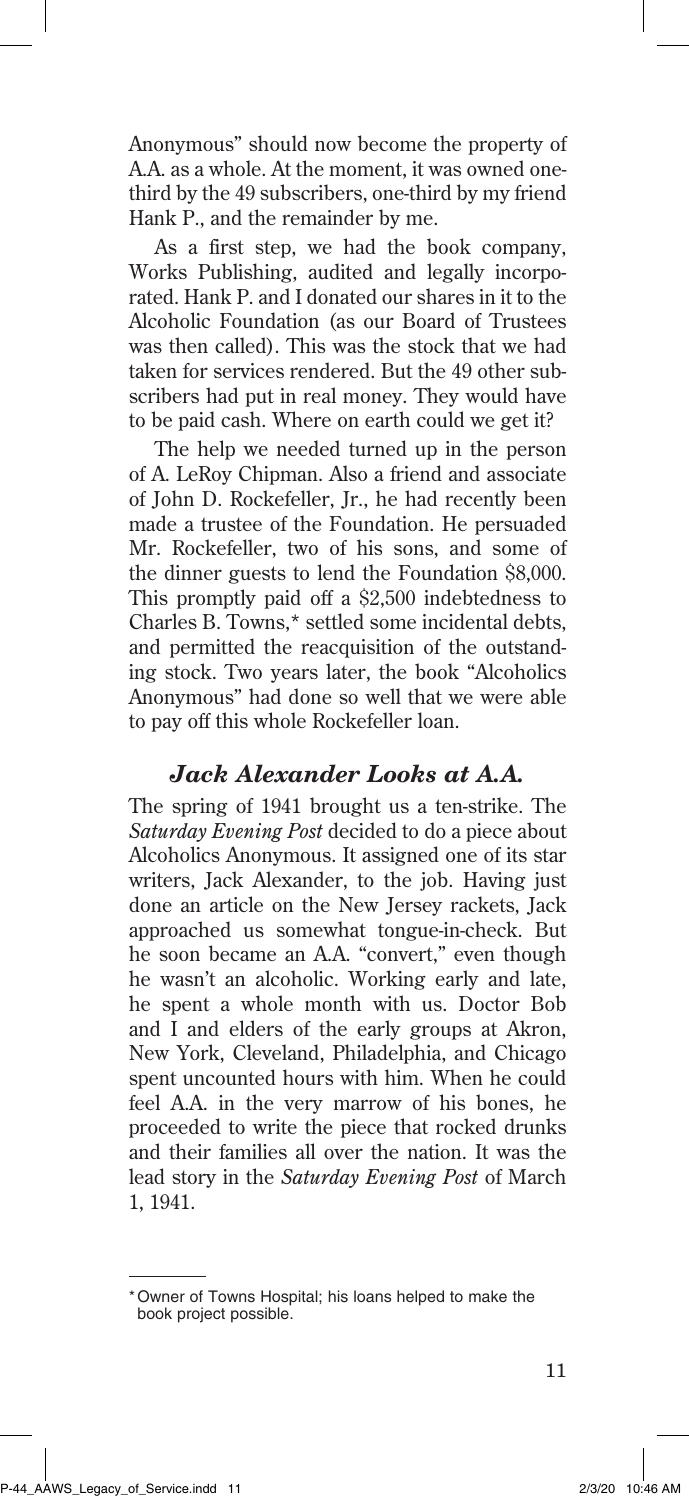Came then the deluge. Frantic appeals from alcoholics and their families — six thousand of them — hit the New York office. At first, we pawed at random through the mass of letters, laughing and crying by turns. How could this heartbreaking mail be answered? It was a cinch that Ruth and I could never do it alone. Form letters wouldn't be enough. Every single one must have an understanding personal reply.

Maybe the A.A. groups themselves would help. Though we'd never asked anything of them before, this was surely their business, if it was anybody's. An enormous Twelfth Step job had to be done and done quickly.

So we told the groups the story, and they responded. The measuring stick for voluntary contribution was at that time set at \$1.00 per member per year. The trustees of the Foundation agreed to look after these funds, placing them in a special bank account, earmarking them for A.A. office work only.

We had started the year 1941 with two thousand members, but we finished with eight thousand. This was the measure of the great impact of the *Saturday Evening Post* piece. But this was only the beginning of uncounted thousands of pleas for help from individuals and from growing groups all over the world, which have continued to flow into the General Service Office to this day.

This phenomenal expansion brought another problem, a very important one. The national spotlight now being on us, we had to begin dealing with the public on a large scale. Public ill will could stunt our growth, even bring it to a standstill. But enthusiastic public confidence could swell our ranks to numbers we had only dreamed of before. The *Post* piece had proved this.

Finding the right answers to all our public relations puzzlers has been a long process. After much trial and error, sometimes punctuated by painful mistakes, the attitudes and practices that would work best for us emerged. The important ones can today be seen in our A.A. Traditions. One hundred percent anonymity at the public level, no use of the A.A. name for the benefit of other causes, however worthy, no endorsements or alliances, one single purpose for Alcoholics Anonymous, no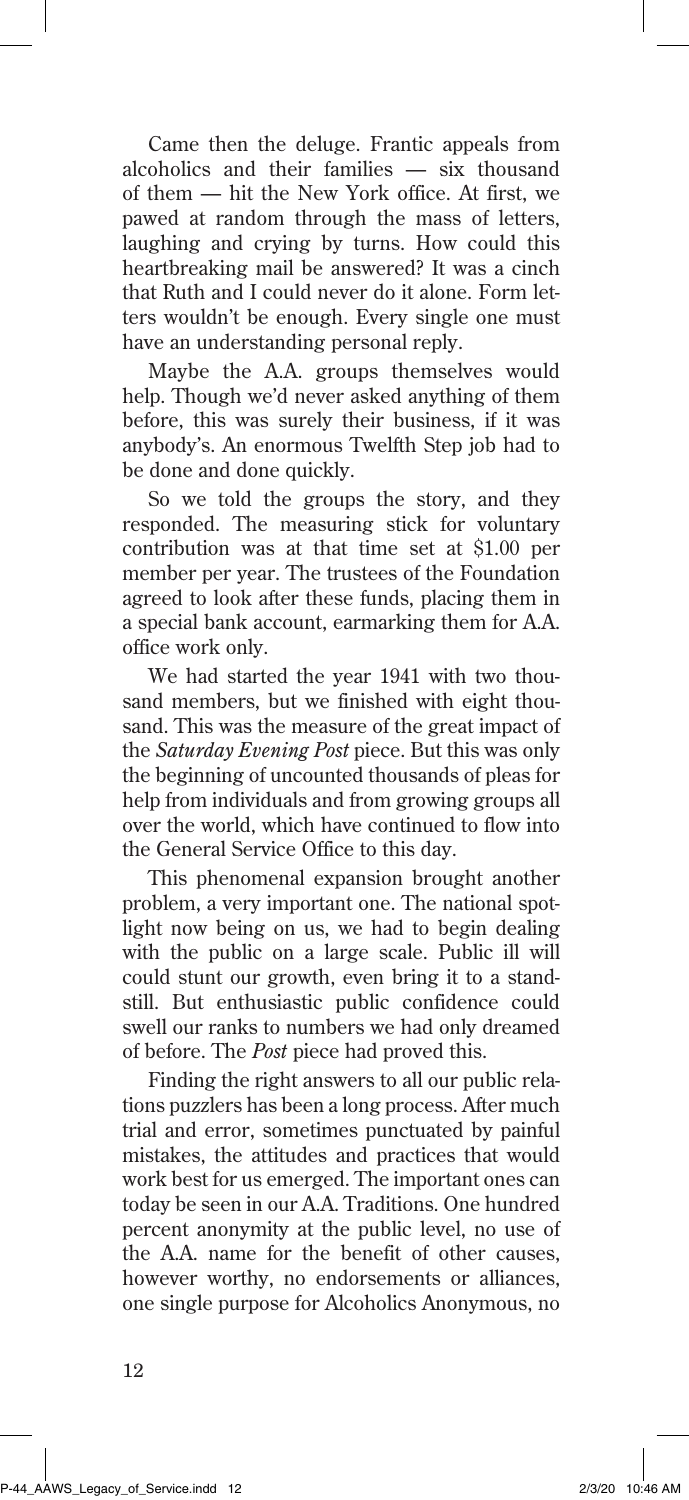professionalism, public relations by the principle of attraction rather than promotion — these were some of the hard-earned lessons.

# *Service to the Whole of A.A.*

Thus far in our Society story, we have seen the Foundation, the A.A. book, the development of pamphlet literature, the answered mass of pleas for help, the satisfied need of groups for counsel on their problems, the beginning of our wonderful relations with the public, all becoming part of a growing service to the whole world of A.A. At last our Society really began to function as a whole.

But the 1941-1945 period brought still more developments of significance. The Vesey Street office was moved to Lexington Avenue, New York City, just opposite Grand Central Terminal. The moment we located there, we were besieged with visitors who, for the first time, began to see Alcoholics Anonymous as a vision for the whole globe.

Since A.A. was growing so fast, G.S.O. had to grow, too. More alcoholic staff members were engaged. As they divided the work between them, departments began to be created. Today's office has a good many — group, foreign and public relations, A.A. Conference, office management, packing and mailing, accounting, stenographic, and special service to Loners, Internationalists, prisons, and hospitals.\*

It was chiefly from correspondence and from our mounting public relations activity that the basic ideas for our Traditions came. In late 1945, a good A.A. friend suggested that all this mass of experience might be codified into a set of general principles, simply stated principles that could offer tested solutions to all of A.A.'s problems of living and working together and of relating our Society to the world outside.

If we had become sure enough of where we stood on such matters as membership, group autonomy, singleness of purpose, nonendorsement of other enterprises, professionalism, public controversy, and anonymity in its several aspects, then such a code of principles could be written.

<sup>\*</sup> Other services have been added since 1955.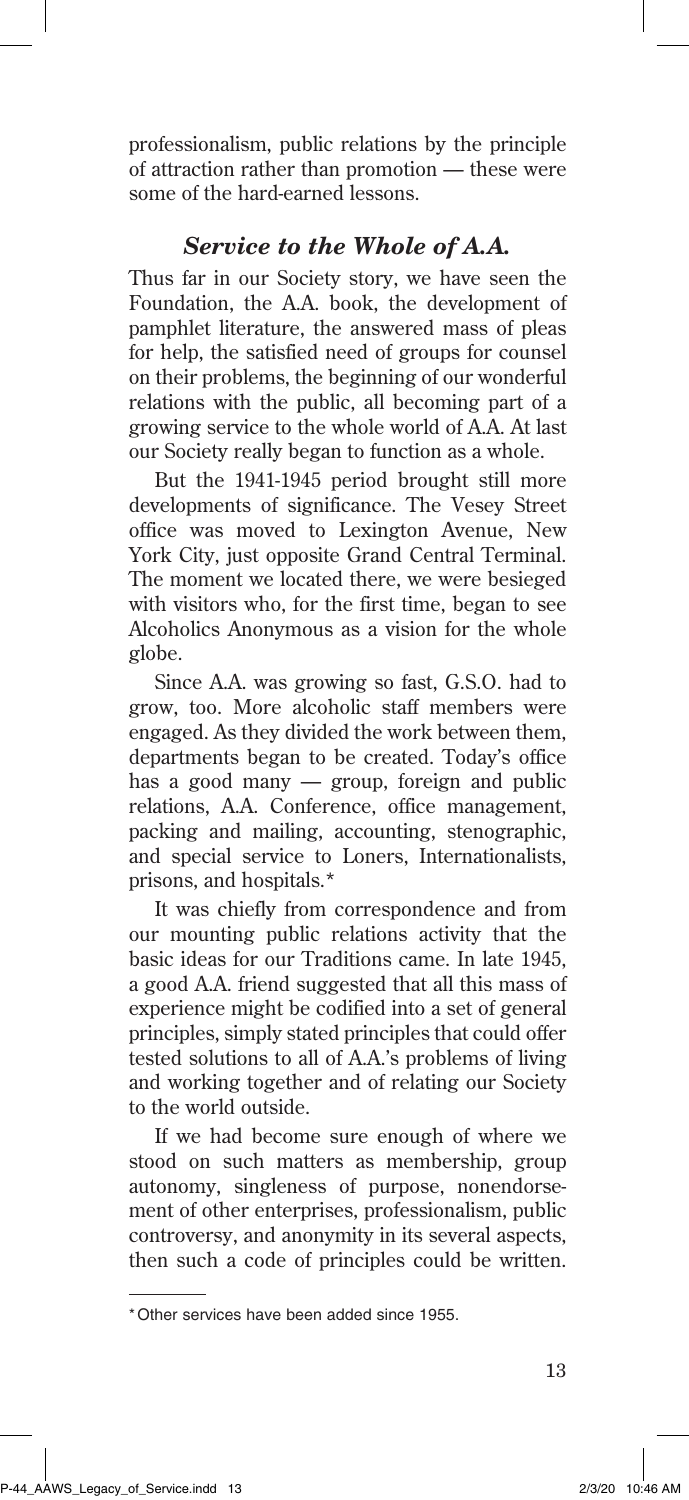Such a traditional code could not, of course, ever become rule or law. But it could act as a sure guide for our trustees, for headquarters people and, most especially, for A.A. groups with bad growing pains.

Being at the center of things, we of the headquarters would have to do the job. Aided by my helpers there, I set to work. The Traditions of Alcoholics Anonymous that resulted were first published in the so-called long form in the Grapevine of May, 1946. Then I wrote some more pieces explaining the Traditions in detail. These came out in later issues of the Grapevine.

## *Traditions Took Persuasion*

The first reception of the Twelve Traditions was interesting and amusing. The reaction was mixed, to say the least. Only groups in dire trouble took them seriously. From some quarters there was a violent reaction, especially from groups that had long lists of "protective" rules and regulations. There was much indifference. Several of our "intellectual" members cried loudly that the Traditions reflected nothing more than the sum of my own hopes and fears for Alcoholics Anonymous.

Therefore I began to travel and talk a lot about the new Traditions. People were at first politely attentive, though it must be confessed that some did go to sleep during my early harangues. But after a while I got letters containing sentiments like this: "Bill, we'd love to have you come and speak. Do tell us where you used to hide your bottles and all about that big, hot-flash spiritual experience of yours. But for heaven's sake, please don't talk any more about those blasted Traditions!"

Time presently changed all that. Only five years later, several thousand A.A. members, meeting at the 1950 Cleveland Convention, declared that A.A.'s Twelve Traditions constituted the platform upon which our Fellowship could best function and hold together in unity for all time to come.

#### *Medicine Takes an Interest*

By this time, A.A. had found still more favor in the world of medicine. Two of the great medical associations of America did an unprecedented thing. In the year 1944, the Medical Society of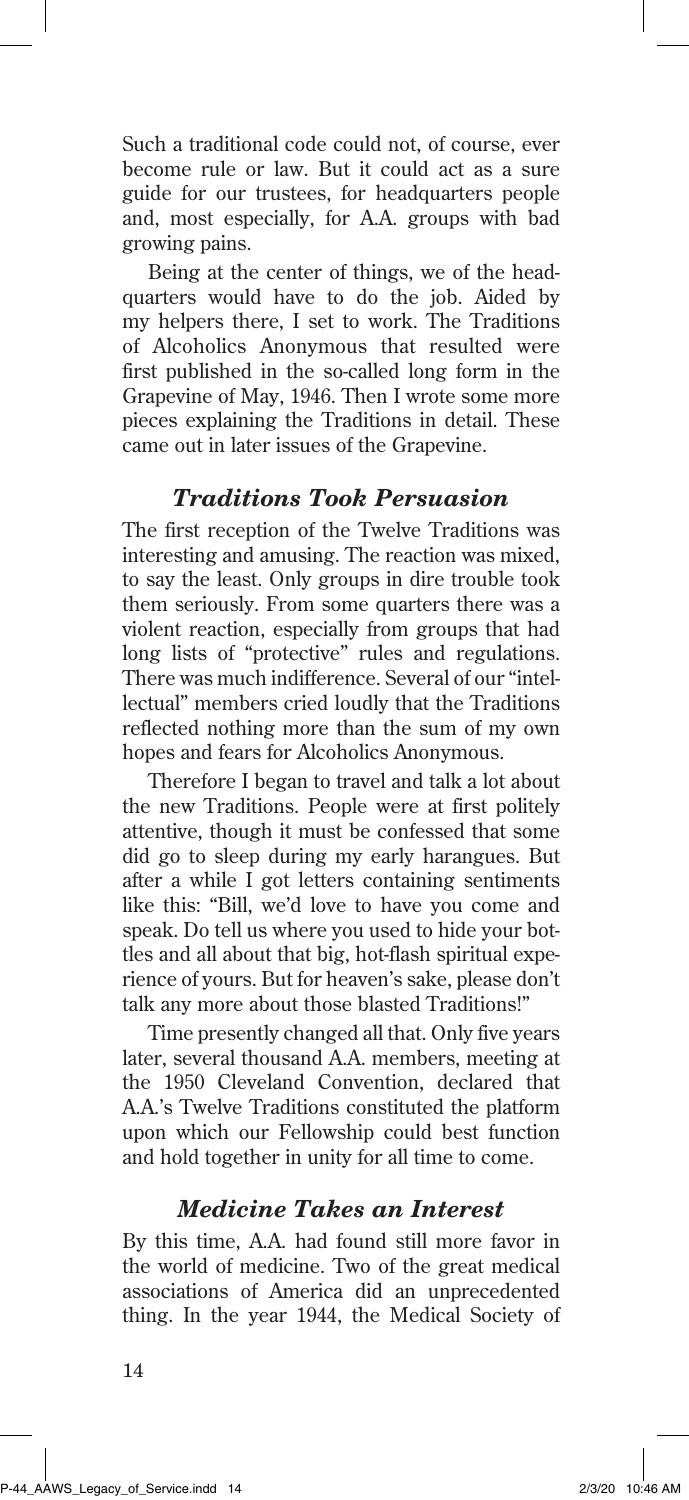the State of New York invited me to read a paper at its annual meeting. Following the reading, three of the many physicians present stood up and gave A.A. their highest endorsement. These were Dr. Harry Tiebout, A.A.'s first friend in the psychiatric profession, Dr. Kirby Collier, also a psychiatrist friend and an early advocate of A.A., and Dr. Foster Kennedy, world-renowned neurologist. The Medical Society itself then went still further. They permitted us to print my paper and the recommendations of these three doctors in pamphlet form. In 1949 the American Psychiatric Association did exactly the same thing. I read a paper at its annual meeting in Montreal. The paper was carried in the *American Journal of Psychiatry,* and we were permitted to reprint it.\*

During the 1940's, two hospitals met all these urgent needs and afforded shining examples of how medicine and A.A. could cooperate. At St. Thomas Hospital in Akron, Doctor Bob, the wonderful Sister Ignatia, and the hospital's staff presided over an alcoholic ward that had ministered to five thousand alcoholics by the time Doctor Bob passed away in 1950. In New York, Knickerbocker Hospital provided a ward under the care of our first friend in medicine, Dr. William Duncan Silkworth, where he was assisted by a redheaded A.A. nurse known as Teddy. It was in these two hospitals and by these pioneering people that the best techniques of combined medicine and A.A. were worked out.

Since proper hospitalization was, and still is, one of A.A.'s greatest problems, the General Service Office has retailed this early hospital experience, along with the many subsequent developments and ramifications, to groups all over the world — still another very vital service.

## *A Rash of Anonymity Breaks*

About this time a serious threat to our longtime welfare made its appearance. Usually meaning well, members began breaking their anonymity all over the place. Sometimes they wanted to use the A.A. name to advertise and help other causes.

<sup>\*</sup> The pamphlet "Three Talks to Medical Societies by Bill W." (no longer in publication).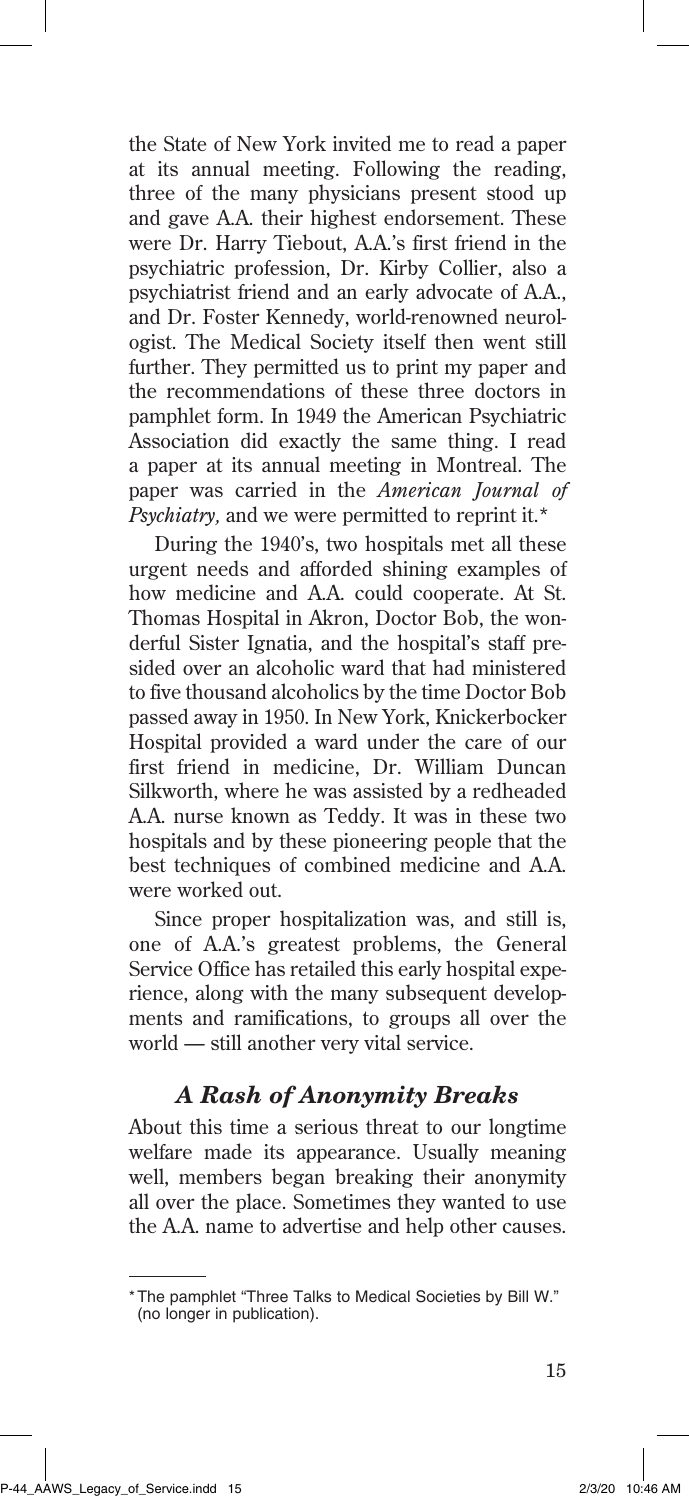Others just wanted their names and pictures in the papers. Being photographed with the governor would really help A.A., they thought. (I'd earlier been guilty of this, too.) But at last we saw the appalling risk to A.A. if all our power-drivers got loose at the public-media level. Already scores of them were doing it.

So our General Service Office got to work. We wrote remonstrances, kind ones, of course, to every breaker. We even sent letters to nearly all press and radio outlets, explaining why A.A.'s shouldn't break their anonymity in the media. Nor, we added, did A.A. solicit money — we paid our own bills.

In a few years the public anonymity-breakers were squeezed down to a handful — thus another valuable G.S.O. service had gone into action.

#### *G.S.O. Services Expand*

To maintain all these ever-lengthening service lifelines, the office had to go on expanding. G.S.O. moved to 44th Street. [Later locations were 305 East 45th Street, 468 Park Avenue South and in 1992, 475 Riverside Drive. The staff is made up of A.A. members; nonalcoholics handle bookkeeping, stenography, filing, records, and shipping, and managers of these departments are also non-A.A.s.]

Our present array of services may look like big business to some. But when we think of the size and reach of A.A. today, that isn't true at all. In 1945, for example, we had one paid worker to every 98 groups; in 1955, one paid worker to every 230 groups. [In 2002, with services still further expanded, one paid G.S.O. worker serves approximately 667 groups.] It therefore seems sure that we shall never be burdened with a bureaucratic and expensive service setup.

No description of our world services would be complete without full acknowledgment of all that has been contributed by our nonalcoholic trustees. Over the years they have given an incredible amount of time and effort; theirs has been a true labor of love. Some of them, like Jack Alexander, Fulton Oursler, Leonard Harrison, and Bernard Smith, have given much in their fields of literature, social service, finance and law. Their exam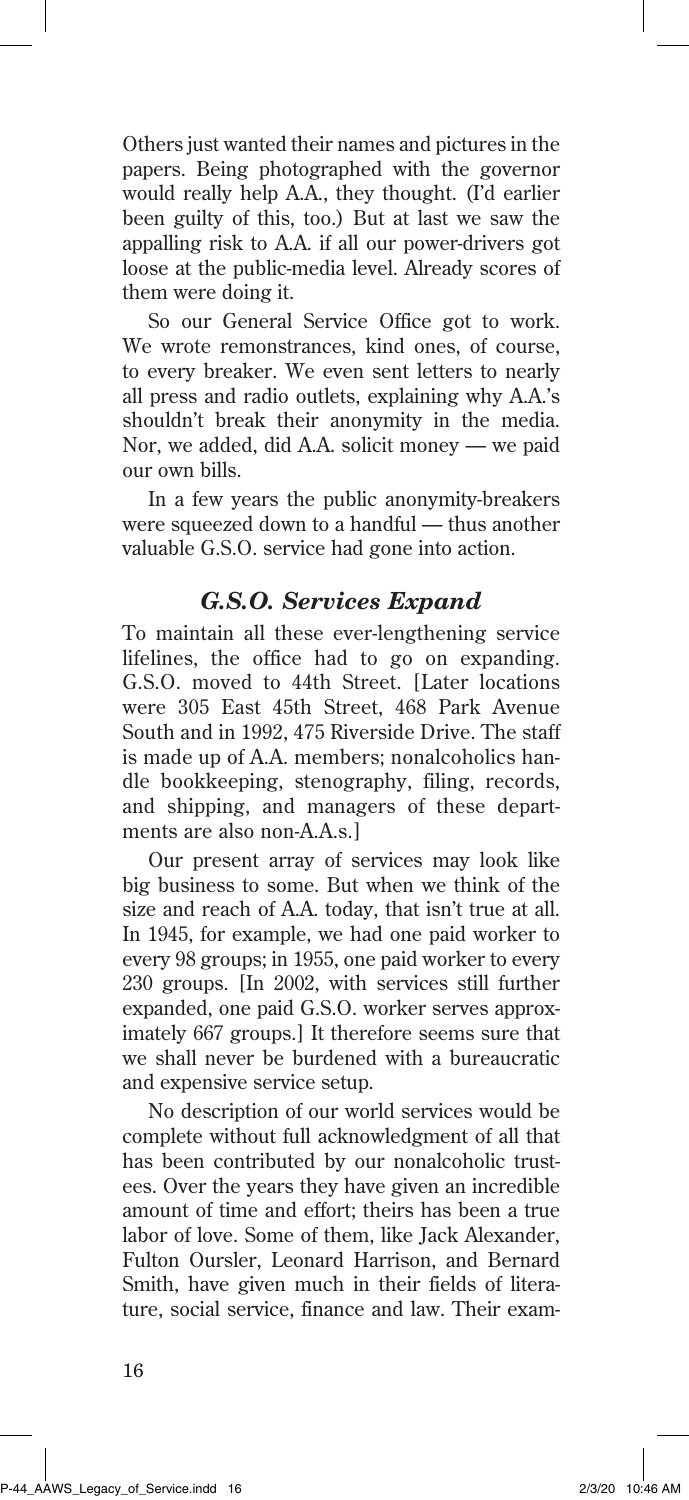ple is being followed by more recent nonalcoholic trustees.

As I pointed out earlier, in the 1940's our headquarters was constantly overhung by one great threat to its future existence: Doctor Bob and I and our Board of Trustees had the entire responsibility for the conduct of A.A.'s services.

In the years leading up to 1950 and 1951, we began to debate the desirability of some sort of advisory board of A.A.'s. Or maybe we needed a conference of larger numbers, elected by A.A. itself, people who would inspect the headquarters yearly, a body to whom the trustees could become responsible, a guiding conscience of our whole world effort.

But the objections to this were persistent and nothing happened for several years. Such a venture, it was said, would be expensive. Worse still, it might plunge A.A. into disruptive political activity when conference delegates were elected.

Then Doctor Bob fell ill, mortally ill. Finally, in 1950, spurred on by the relentless logic of the situation, the trustees authorized Doctor Bob and me to devise the plan with which this booklet deals. It was a plan for a General Service Conference of A.A., a plan by which our Society could assume full and permanent responsibility for the conduct of its most vital affairs.

#### *Birth of the Conference*

It was one thing to say that we ought to have a General Service Conference, but it was quite another to devise a plan which would bring it into successful existence. The cost of holding one was easily dismissed, but how on earth were we going to cut down destructive politics, with all its usual struggles for prestige and vainglory? How many delegates would be required and from where should they come? Arrived at New York, how could they be related to the Board of Trustees? What would be their actual powers and duties?

With these several weighty considerations in mind, and with some misgivings, I commenced work on a draft of a plan, much assisted by Helen B., an A.A. staff member.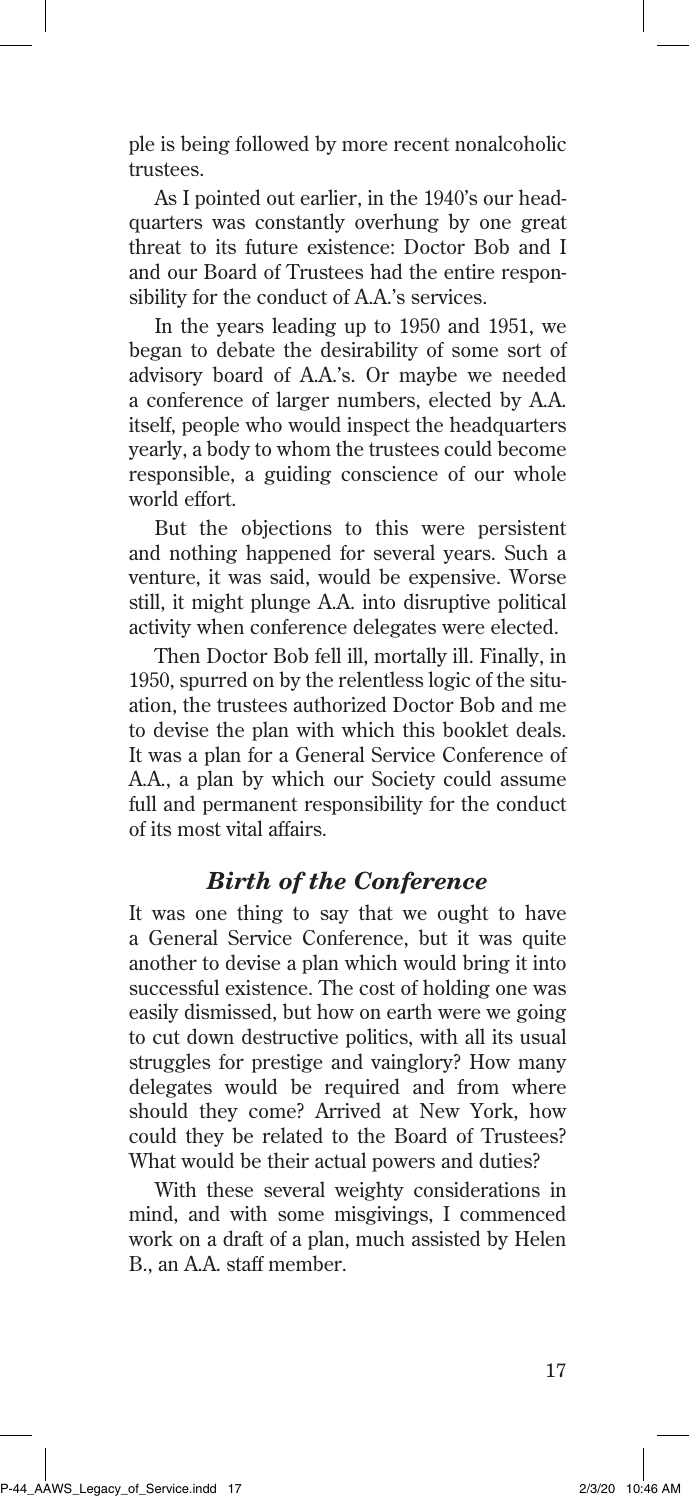Though the Conference might be later enlarged to include the whole world, we felt that the first delegates should come from the U.S. and Canada only. Each state and province might be allowed one delegate. Those containing heavy A.A. populations could have additional delegates. To give the Conference continuity, delegates could be divided into panels. An odd-numbered panel (Panel One), elected for two years, would be invited for 1951, the first year. An evennumbered panel (Panel Two), elected for two years, would be seated in 1952. Thereafter, one panel would be elected and one would be retired yearly. This would cause the Conference to rotate, while maintaining some continuity.

But how could we pull the inevitable election pressure down? To accomplish this, it was provided that a delegate must receive a two-thirds vote for election. If a delegate got a majority of this size, nobody could kick much. But if he or she didn't, and the election was close, what then? Well, perhaps the names of the two highest in the running, or the three officers of the committee, or even the whole committee could be put in a hat. One name would be drawn. The winner of this painless lottery would become the delegate.

But when these delegates met in conference, what would they do? We thought they would want to have real authority. So, in the charter drawn for the Conference itself, it was provided that the delegates could issue flat directions to the trustees on a two-thirds vote. And even a simple majority vote would constitute a mighty strong suggestion.

## *Delegates Encouraged to Question*

The first Conference was set for April, 1951. In came the delegates. They looked over our offices, cellar to garret, got acquainted with the whole staff, shook hands with the trustees. That evening, we gave them a briefing session, under the name of "What's on your mind?" We answered scores of questions of all kinds. The delegates began to feel at home and reassured. They inspected our finances with a microscope. After they had listened to reports from the Board of Trustees and from all the services, there was warm but cordial debate on many a question of policy. Trustees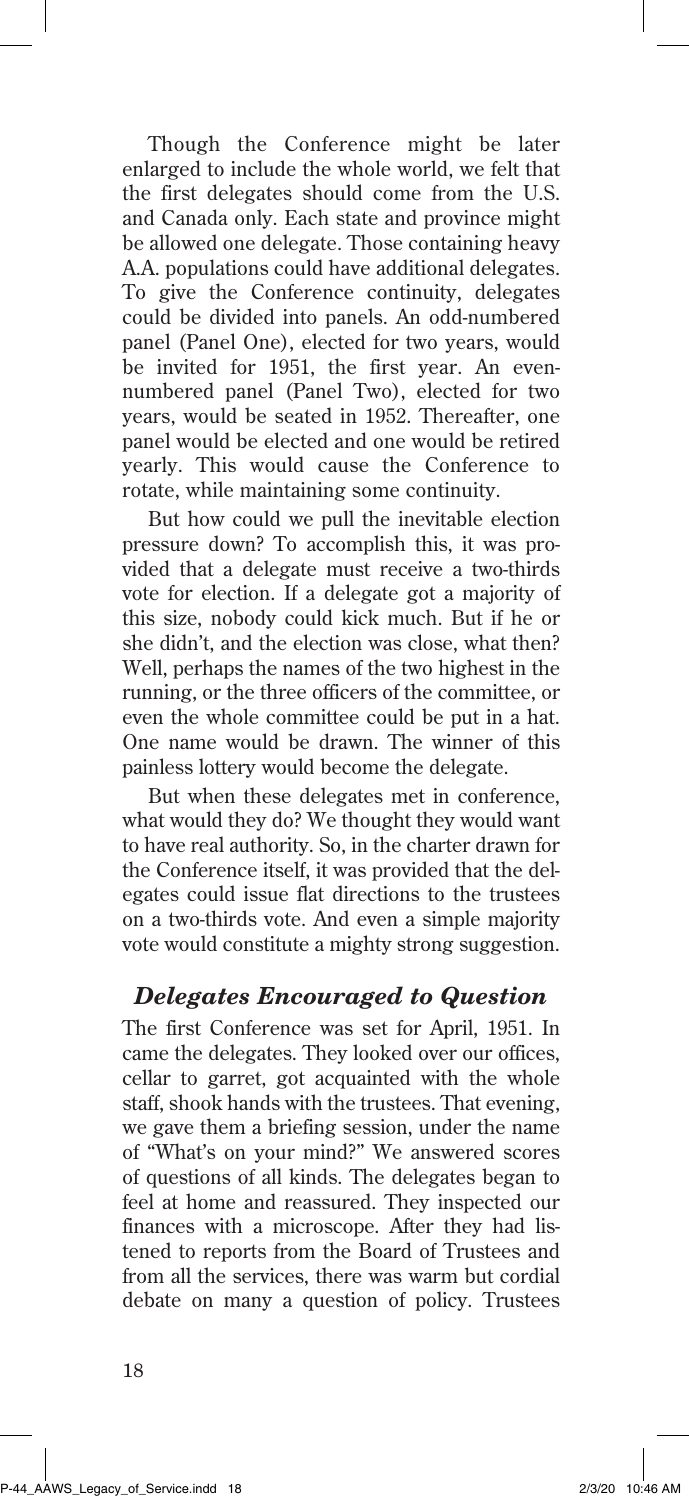submitted several of their own serious problems for the opinion of the Conference.

So went session after session, morning, afternoon, and evening. The delegates handled several tough puzzles about which we at G.S.O. were in doubt, sometimes giving advice contrary to our own conclusions. In nearly every instance, we saw that they were right. Then and there they proved, as never before, that A.A.'s Tradition Two was correct. The group conscience could safely act as the sole authority and sure guide for Alcoholics Anonymous.

Nobody present will ever forget that final session of the first Conference. We knew that the impossible had happened, that A.A. could never break down in the middle, that Alcoholics Anonymous was at last safe from any storm the future might bring. And, as delegates returned home, they carried this same conviction with them.

Realizing our need for funds and better literature circulation, some did place a little too much emphasis on this necessity; others were a little discouraged, wondering why fellow members in their areas did not take fire as they had. They forgot that they themselves had been eyewitnesses to the Conference and that their brother alcoholics had not. But, both here and at home, they made an impression much greater than they knew.

In the midst of this exciting turn of affairs, the Conference agreed that the Alcoholic Foundation ought to be renamed the General Service Board of Alcoholics Anonymous, and this was done. The word "Foundation" stood for charity, paternalism and maybe big money. A.A. would have none of these; from here out we could assume full responsibility and pay our expenses ourselves.

As I watched all this grow, I became entirely sure that Alcoholics Anonymous was at last safe — even from me.